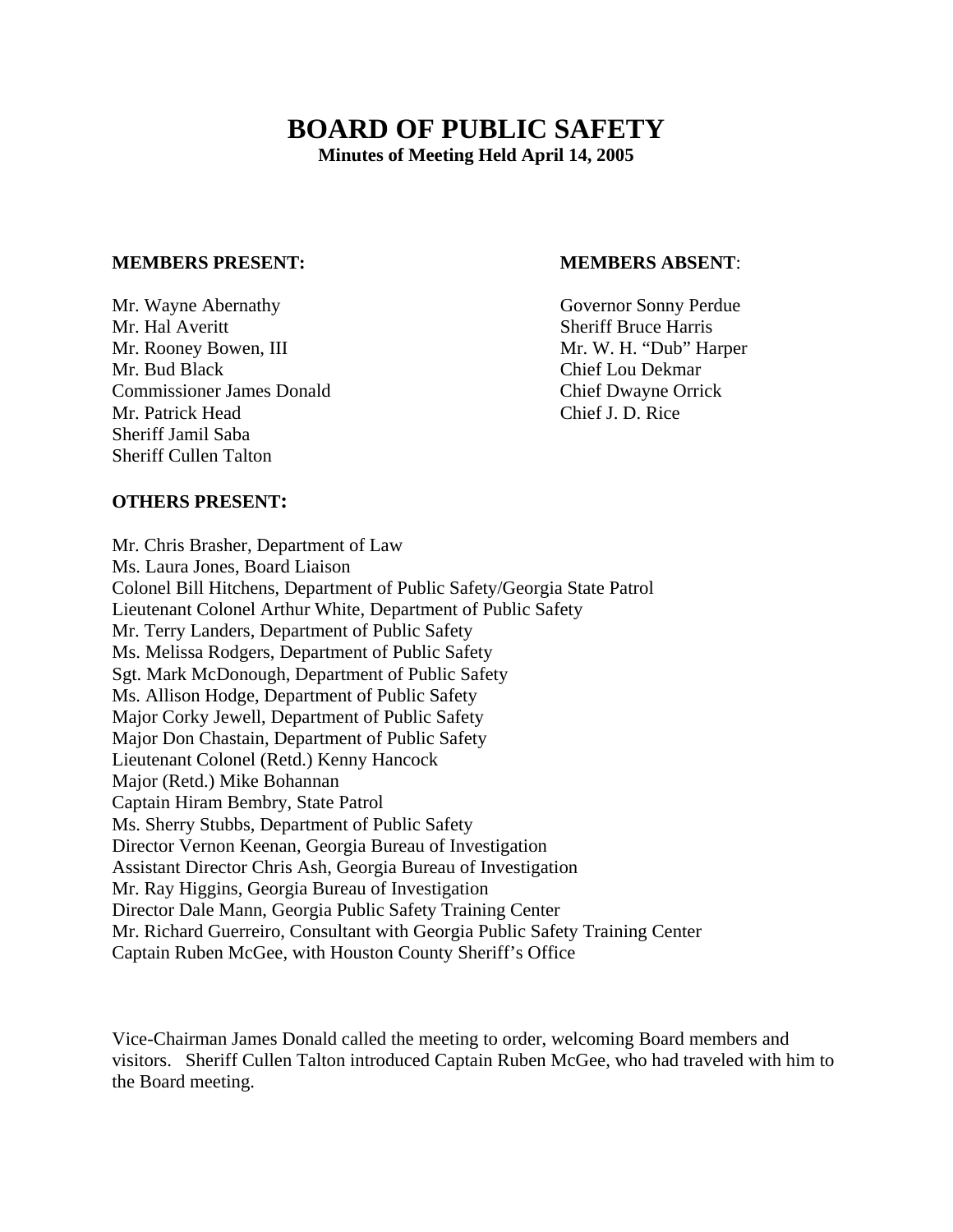Beginning with Special Resolutions, Colonel Bill Hitchens read a Resolution recognizing the years of service by retired Lieutenant Colonel Kenny Hancock and his dedication to serving the State Patrol. Lieutenant Colonel Hancock thanked the Board for being honored; he cherished the many friendships he had with the Board members.

Colonel Hitchens read a Resolution for retired Major Mike Bohannon, who was also a model trooper retiring after more than thirty years of service. Major Bohannon thanked the Board members for their support and friendship.

# **DIRECTORS' REPORTS**

#### **Department of Public Safety/Georgia State Patrol**

Colonel Bill Hitchens began with reporting on the manpower count; out of the 953 authorized positions, there are 774 filled positions, which means a shortage of 179 positions. There are 187 radio operators out of the 253 authorized positions. The agency was successful in hiring a few radio operators last month.

As far as legislation is concerned, Colonel Hitchens reported that the agency was successful in window tint. The Georgia Supreme Court had ruled it unconstitutional because it applied only to Georgia residents. It is now changed in that it is applied universally to any state that is operating in Georgia. This year there is a feature of little tolerance set on the 32%, with a plus or minus 3; bringing the window tint into compliance allows the State Patrol to enforce the law.

The legislation regarding "slick top" cars did not pass. Colonel Hitchens reported that the intent is to work with the sponsor and have it brought back up next year. This bill originally started out of State Patrol, but now the Sheriffs and Chiefs associations have become involved.

Colonel Hitchens reported that the agency made out pretty well with the budget. The Governor's budget requested 50 additional troopers. The legislature gave the department two trooper schools of 50 troopers each, which is more than Governor Perdue had requested. A trooper school will start in August, graduation to follow in January, with another trooper school to follow. The legislature did have \$6 million for new cars in bonds. However, on one of the last days of the session, the bonds became an issue and most of the bonds were thrown out. Instead of \$6 million, the department will only get about \$2.5 million. The vehicles are now running about 130,000; before year end, will go 140,000 miles. There is a higher chance of liability on safety while driving a 130,000/140,000 mile vehicle during high speed pursuits.

In response to a question concerning Department of Motor Vehicle Safety, Colonel Hitchens responded that  $270$  employees will be transferred to Department of Public Safety on July  $1<sup>st</sup>$ . This group will be called Motor Carrier Compliance Division, and, they are excited about working for a law enforcement agency.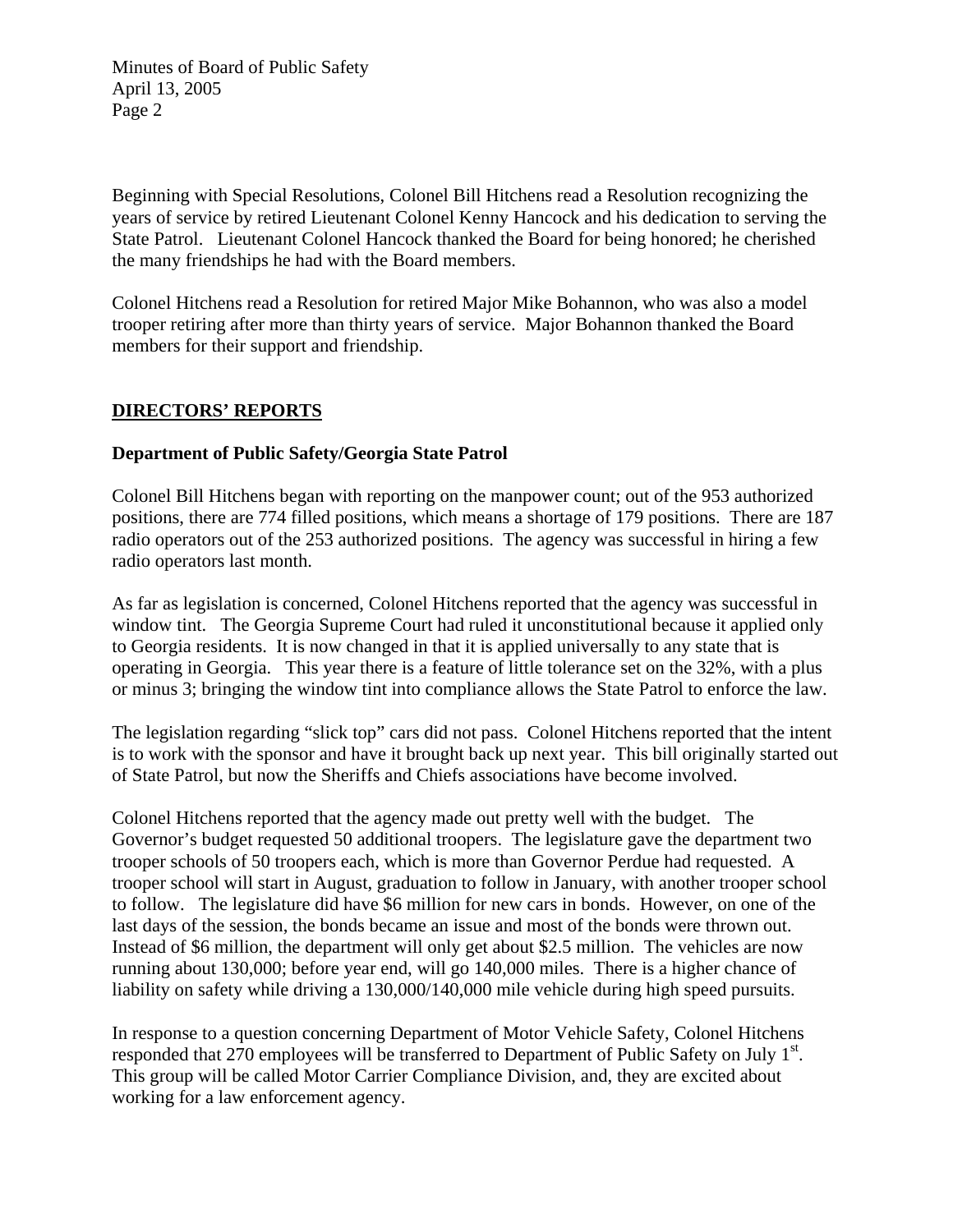It was mentioned that a sports competition was held between Georgia State Patrol and Florida Highway Patrol. It was a great event, everyone had a good time, and, plans are being made for next year.

#### **Georgia Bureau of Investigation**

Director Vernon Keenan reported on the legislation that was passed affecting GBI. One piece of legislation that was passed, changes the wording in the statute of "Director of Investigations" to "Director of Georgia Bureau of Investigation." The law has been changed to reflect the correct term as it is today.

The second piece of legislation, which was passed, abolished the instant gun check program mandating the GBI to conduct background investigations of all purchasers of firearms in this state. When Governor Perdue signs the law into affect, Georgia will become the 34<sup>th</sup> state in the nation to use the FBI system to do the background check on those purchasing firearms.

Director Keenan presented an issue of how Congress passed legislation allowing retired police officers to carry a weapon anywhere in the United States. Director Keenan called on Mr. Chris Brasher, Board Attorney, to address how the federal legislation would relate to the Georgia's state and local officers.

Mr. Brasher stated that Congress passed two companion pieces of legislation, that being the Peace Officers Safety Act of 2004. The definition for a qualified retired peace officer is that the officer is to have actually retired in good standing, to not have been fired, and to not have been judged mentally incompetent. First, the agency has to demonstrate that the peace officer retired in good stead. Second, the peace officer has to demonstrate that he/she has complied, within the last twelve months, with a state requirement to re-qualify with firearms for the state in which the officer resides.

The question that arises is that Georgia presently does not have a standard for annual requalification for peace officers. The Georgia statute is worded so that there is a difference between active officers and retired officers. Mr. Brasher indicated that the Georgia Attorney General is researching the statute for a proposed solution. The staff of the Attorney General's office is proposing a rule, which Peace Officers Standards and Training agrees with, to establish for the first time an annual re-qualification requirement for Georgia peace officers. Each person employed or appointed as a peace officer in Georgia is to have two hours of training, which will include constitutional and legal limitations on the use of deadly force, agency policy use on deadly force, and a fire that is equivalent to basic peace officer training, wherein the officer will be required to shoot at least an 80. The officer is going to have to do this each calendar year, as part of their annual 20-hour requirement. This proposal is not to change the requirements of those agencies that already require re-qualification. After roundtable discussion, Vice Chairman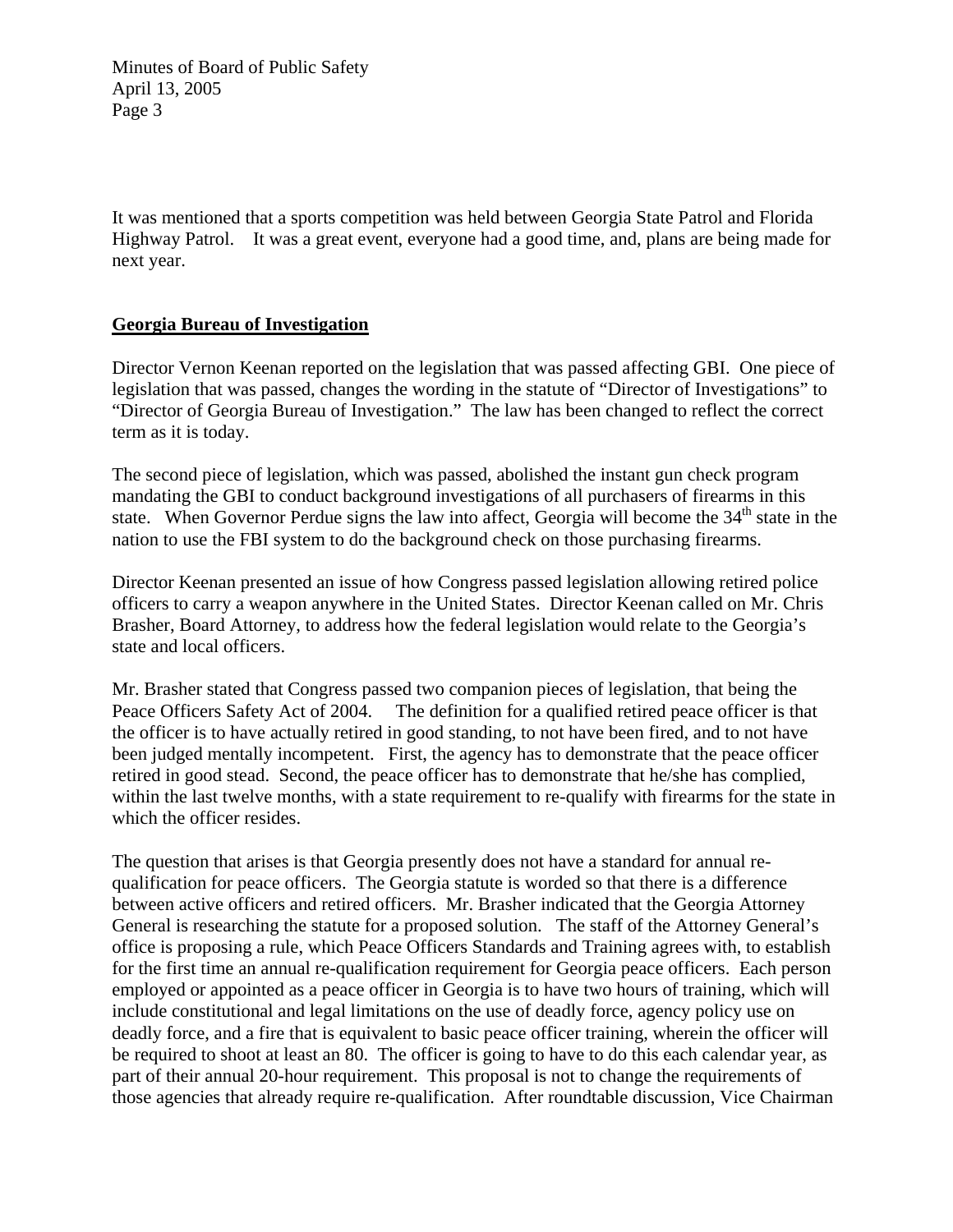Donald requested that Mr. Brasher and a person from P.O.S.T. report back to the Board on the issue.

Director Keenan provided a copy of a letter that is being sent to every Sheriff and every Chief of Police in the state notifying the "customers" that evidence from the State Crime Laboratory is being outsourced to private labs. Director Keenan addressed concerns of the Board members as to whether the coroners would receive the letter; also, that there may be certain cases where those in the private labs may have to testify in court.

#### **Georgia Public Safety Training Center**

Director Dale Mann began with requesting the Board to approve a Resolution allowing the Training Center to move the training academy in northeast Georgia. The Training Center will utilize a regional youth development center that was closed a year ago. Upon discovering that the building was available, Director Mann worked with Mr. Lonice Barrett of the New Georgia Commission and Commissioner Al Murray of the Department of Juvenile Justice to transfer ownership to Georgia Public Safety Training Center. Mr. Chris Brasher presented the Resolution, explaining that the request is for the Board to authorize Georgia Public Safety Training Center, by and through Department of Public Safety, to take possession of this property for their intended purpose as a regional training center. In turn, the Department of Juvenile Justice will do a resolution that authorizes the transfer to Public Safety. Director Mann responded to several questions of the property, then requesting approval of the following:

 That the Board of Public Safety approve the transfer of custody of certain real property located in Athens, Clarke County from the Department of Juvenile Justice to Department of Public Safety for use as a Regional Public Safety Training Center.

Mr. Rooney L. Bowen, III made the motion to accept the Resolution, which was seconded by Mr. Hal Averitt, and unanimously approved by the Board members.

Director Mann reported on the Memorial Wall, there are several names to be placed for this year. Several years ago, a Memorial Committee was created to review names that are nominated to be placed on the wall. Director Mann brought eleven names that the Memorial Committee has accepted to the Board for approval:

 James Curtis Gilbert, Jr. Henry County Police Department Wesley Mack, Columbia County Sheriff's Office Steven Charles Brack, Allentown Fire Department James Larry Rogers, Claxton Fire Department Christopher Lee Ruse, Pendergrass Police Department Charles Richard Haist, Henry County Police Department Lattie Floyd Collins, III, Donalsonville Fire Department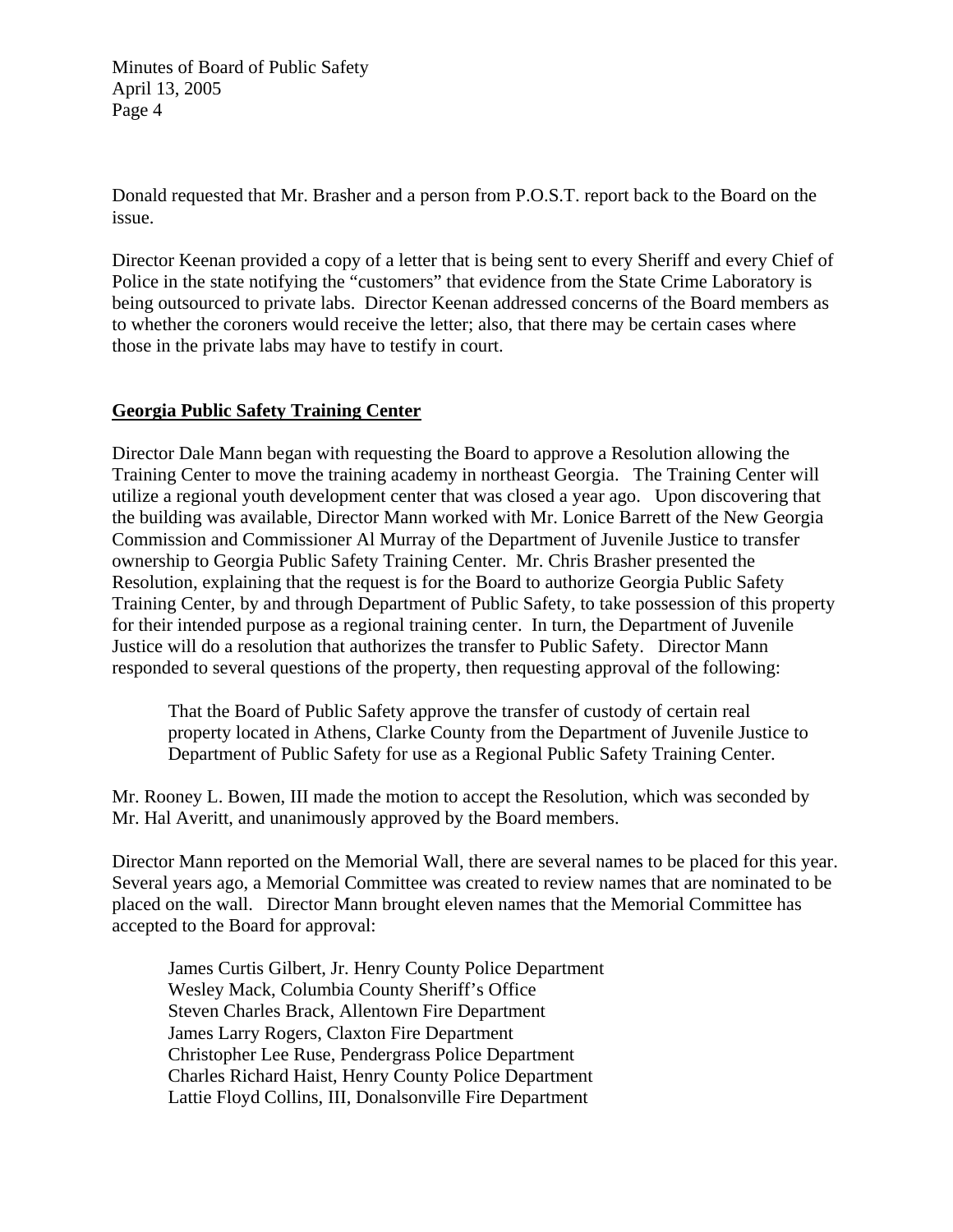> Randall Keith Hill, Screven County Fire Department James R. Brock, United States Penitentiary Pierce W. Farr, Waycross Police Department Ishmael Worth Bohannon, Pitts Police Department

Mr. Wayne Abernathy made a motion to approve the list of names for the Memorial Wall, which was seconded by Mr. Rooney L. Bowen, III, and unanimously approved by the Board members.

Director Mann brought one name to be remanded by the Board of Public Safety:

James Earl Austin, Eastman Police Department

Mr. Wayne Abernathy made a motion to remand the name from the nomination list. Said motion was seconded by Mr. Hal Averitt and unanimously approved by the Board members.

Director Mann brought to the Board the concern of "in-house credits." In-house credits are items, such as, agencies are given so many copies at the print shop; agencies are given so many rounds of ammunition; agencies are given so many gallons of fuels. These credits add up to substantial money. Director Mann indicated that he will re-visit the in-house credits in that the Training Center has gotten to the point of not being able to afford the credits.

Director Mann reported that an elevator is broken at the dorm. There are two elevators that are hydraulically operated, and, with one of the elevators, hydraulic fluid was seeped out into the soil. This elevator has been shut down, and, if the other elevator breaks down, then the dorm would not be ADA compliant, meaning the dorm would have to be shut down.

Vice-Chairman James Donald requested approval of the Minutes of the March Board meeting. With the note of correcting the attendance list by adding Mr. Bud Black's name, Mr. Wayne Abernathy motioned for approval, which was seconded by Mr. Hal Averitt, and unanimously approved by the Board members.

## **DONATIONS AND RESOLUTIONS:**:

Mr. Ray Higgins, Georgia Bureau of Investigation, requested approval of the following donation:

1999 Ford Surveillance Van \$108,000 Social Security Administration

Mr. Rooney L. Bowen, III motioned approval, seconded by Mr. Wayne Abernathy, and unanimously approved by the Board members.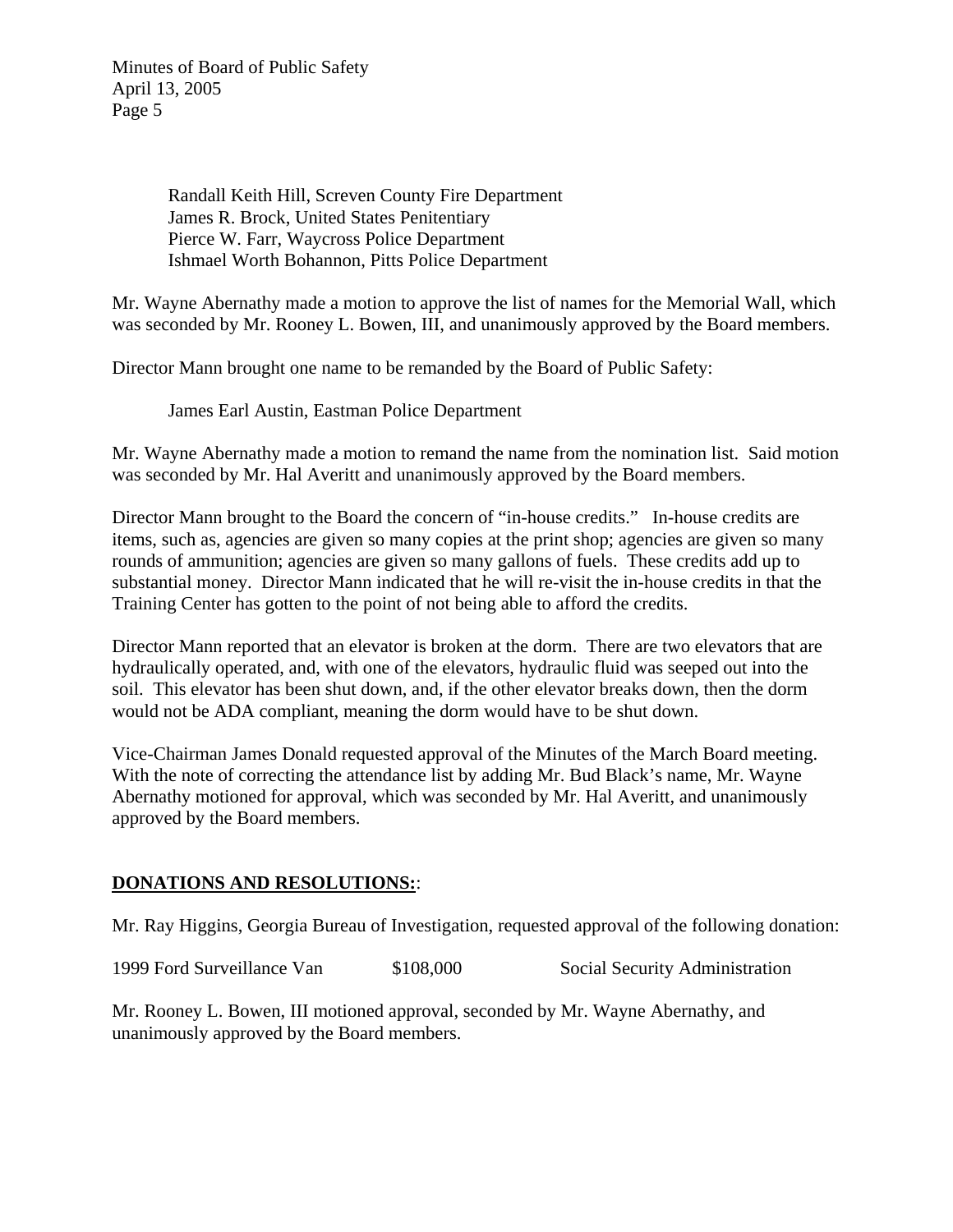Mr. Terry Landers, Department of Public Safety, presented the following donations:

| <b>Stalker Dual Radar Unit</b> | \$1,912.00 | Climax City Council                                                                                                          |
|--------------------------------|------------|------------------------------------------------------------------------------------------------------------------------------|
| Cash                           | \$1,150.00 | Kiwanis Club of Statesboro                                                                                                   |
| Two Genesis II<br>Radar Units  | \$3,100.00 | <b>Treutlen County Sheriff</b>                                                                                               |
| Genesis II Select Radar        | \$1,640.00 | <b>Hart County Sheriff</b>                                                                                                   |
| Nine Stalker Dual Radar        | \$9,090.00 | Reidsville Chief Police<br><b>Tattnall County Chairman</b><br><b>Appling County Chairman</b><br><b>Toombs County Sheriff</b> |

Mr. Rooney L. Bowen, III motioned approval of the donations, which was seconded by Mr. Wayne Abernathy, and unanimously approved by Board members.

One question given: due to the increase in gas prices, is the department able to re-shift monies for gasoline? Mr. Landers responded that the prices having been going up since the holidays and it is getting worse. It will be an issue going into next year; until then, the remainder of these few months will be fine. Mr. Landers thinks if gas prices go higher, it may be something that the department will have to go back at some point and ask for additional funds.

## **ADMINISTRATIVE AND EMERGENCY ISSUES**:

The question came up as to whether the By-Laws should be changed in relation to the change in the statute of Director of Investigations to Director of "Georgia Bureau of Investigations." Mr. Chris Brasher, Board Attorney, agreed to review the By-Laws and bring it back to the Board.

## **OLD AND NEW BUSINESS:**

Mr. Rooney L. Bowen, III commented on the Department of Public Safety and how it is conducting administrative license suspension seminars; he had heard good things from the troopers. Mr. Bowen expressed his appreciation, in that the seminars are needed for the troopers to learn how to testify at these hearings.

Vice-Chairman Donald reported that from the Department of Corrections, the Prison Industry Enhancement bill passed. The P.I.E. bill will allow the Department of Corrections to seek,